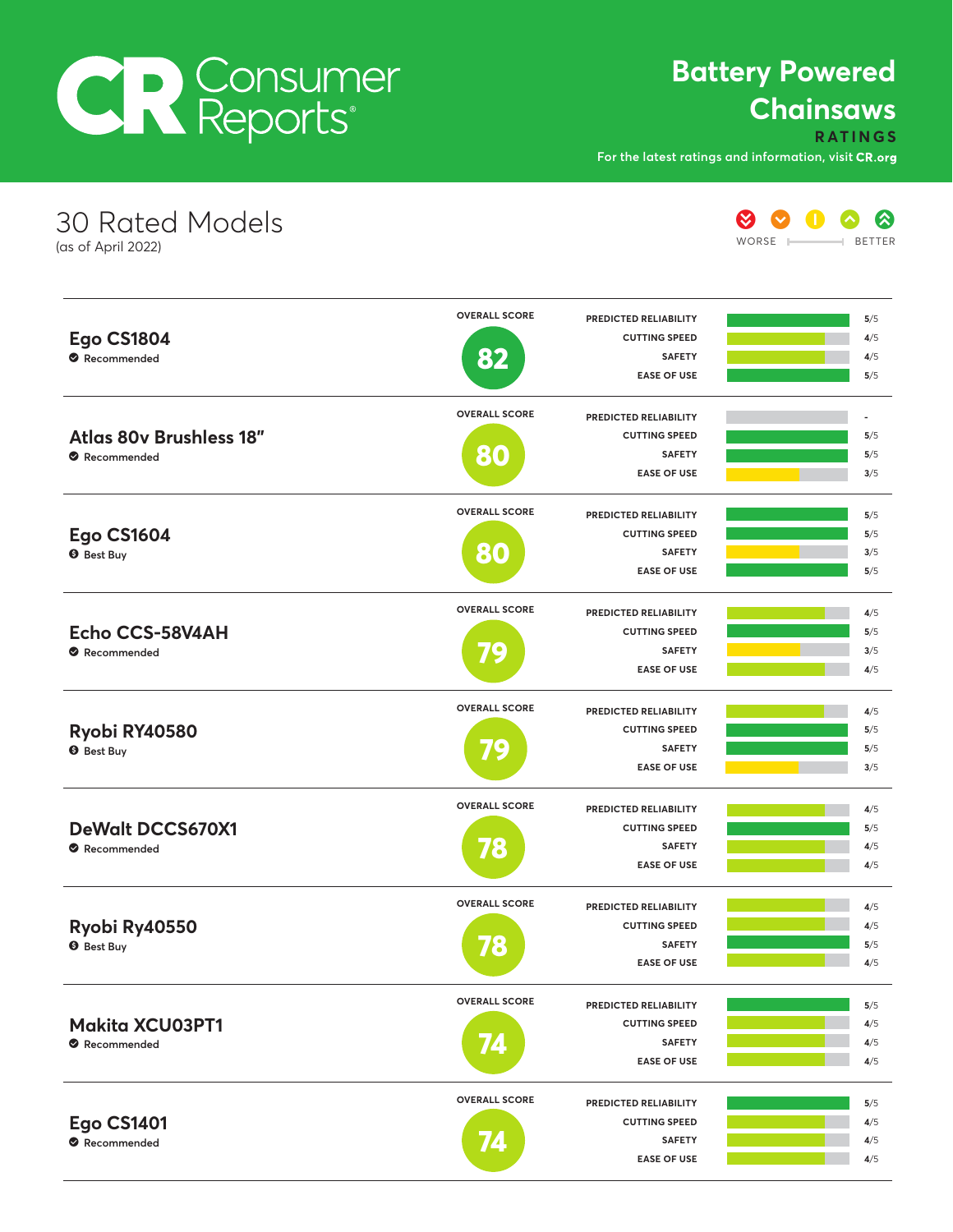## 30 Rated Models

(as of April 2022)



|                             | <b>OVERALL SCORE</b> | PREDICTED RELIABILITY                         |            |
|-----------------------------|----------------------|-----------------------------------------------|------------|
| Milwaukee 2727-21HD         |                      | <b>CUTTING SPEED</b>                          | 4/5        |
| Recommended                 | L                    | <b>SAFETY</b>                                 | 4/5        |
|                             |                      | <b>EASE OF USE</b>                            | 4/5        |
|                             | <b>OVERALL SCORE</b> | PREDICTED RELIABILITY                         | 4/5        |
| <b>Hart HLCS011</b>         |                      | <b>CUTTING SPEED</b>                          | 4/5        |
| Recommended                 |                      | <b>SAFETY</b>                                 | 3/5        |
|                             |                      | <b>EASE OF USE</b>                            | 4/5        |
|                             |                      |                                               |            |
|                             | <b>OVERALL SCORE</b> | <b>PREDICTED RELIABILITY</b>                  | 3/5        |
| <b>Worx WG385</b>           |                      | <b>CUTTING SPEED</b>                          | 5/5        |
| Recommended                 |                      | <b>SAFETY</b>                                 | 4/5        |
|                             |                      | <b>EASE OF USE</b>                            | 4/5        |
|                             | <b>OVERALL SCORE</b> | <b>PREDICTED RELIABILITY</b>                  |            |
| Atlas 40v Brushless 16"     |                      | <b>CUTTING SPEED</b>                          | 4/5        |
| Recommended                 |                      | <b>SAFETY</b>                                 | 5/5        |
|                             |                      | <b>EASE OF USE</b>                            | 3/5        |
|                             | <b>OVERALL SCORE</b> | PREDICTED RELIABILITY                         |            |
| <b>Skil CS4555-10</b>       |                      | <b>CUTTING SPEED</b>                          | 4/5        |
| Recommended                 |                      | <b>SAFETY</b>                                 | 5/5        |
|                             |                      | <b>EASE OF USE</b>                            | 4/5        |
|                             |                      |                                               |            |
|                             | <b>OVERALL SCORE</b> | PREDICTED RELIABILITY                         | 3/5        |
| <b>Greenworks CS60L212</b>  |                      | <b>CUTTING SPEED</b>                          | 4/5        |
| Recommended                 | 70                   | <b>SAFETY</b>                                 | 5/5        |
|                             |                      | <b>EASE OF USE</b>                            | 4/5        |
|                             | <b>OVERALL SCORE</b> | PREDICTED RELIABILITY                         |            |
|                             |                      | <b>CUTTING SPEED</b>                          | 4/5        |
| <b>Toro 51850</b>           | 68                   | <b>SAFETY</b>                                 | 5/5        |
|                             |                      | <b>EASE OF USE</b>                            | 3/5        |
|                             | <b>OVERALL SCORE</b> | PREDICTED RELIABILITY                         | 4/5        |
|                             |                      | <b>CUTTING SPEED</b>                          | 4/5        |
| Kobalt (Lowe's) KCS 4040-06 | 68                   | <b>SAFETY</b>                                 | 3/5        |
|                             |                      | <b>EASE OF USE</b>                            | 4/5        |
|                             | <b>OVERALL SCORE</b> |                                               |            |
|                             |                      | PREDICTED RELIABILITY<br><b>CUTTING SPEED</b> | 5/5        |
| <b>Makita XCU09PT</b>       |                      | <b>SAFETY</b>                                 | 3/5<br>4/5 |
|                             | 67                   | <b>EASE OF USE</b>                            | 4/5        |
|                             |                      |                                               |            |
|                             | <b>OVERALL SCORE</b> | PREDICTED RELIABILITY                         |            |
| DR Power Equipment 414170   |                      | <b>CUTTING SPEED</b>                          | 3/5        |
|                             | 64                   | <b>SAFETY</b>                                 | 4/5        |
|                             |                      | <b>EASE OF USE</b>                            | 3/5        |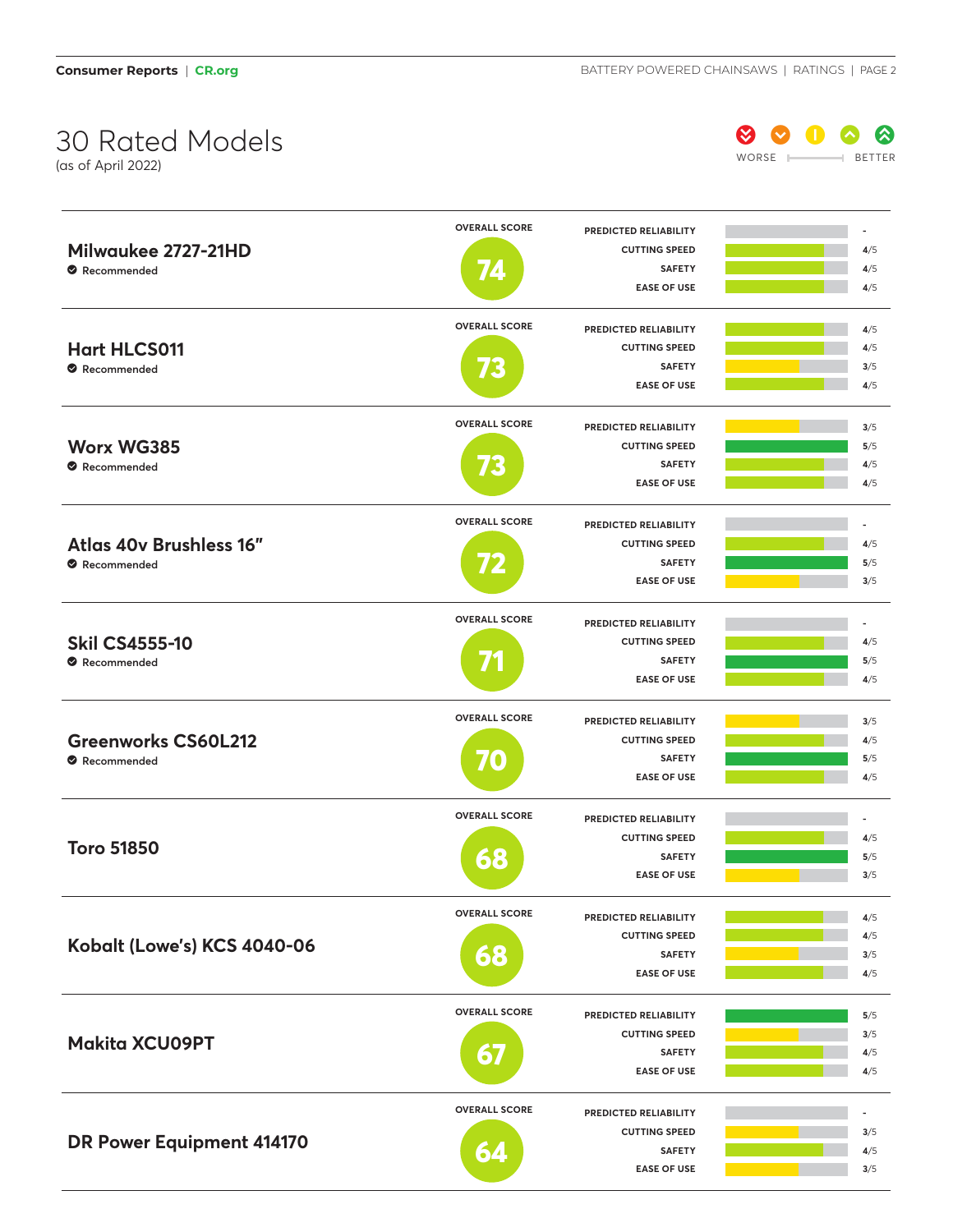## 30 Rated Models

(as of April 2022)



| <b>OVERALL SCORE</b><br>PREDICTED RELIABILITY<br><b>CUTTING SPEED</b><br>Ryobi RY40530<br>63<br><b>SAFETY</b><br><b>EASE OF USE</b><br><b>OVERALL SCORE</b><br>PREDICTED RELIABILITY | 4/5<br>4/5<br>2/5<br>4/5 |
|--------------------------------------------------------------------------------------------------------------------------------------------------------------------------------------|--------------------------|
|                                                                                                                                                                                      |                          |
|                                                                                                                                                                                      |                          |
|                                                                                                                                                                                      |                          |
|                                                                                                                                                                                      |                          |
|                                                                                                                                                                                      | ä,                       |
| <b>CUTTING SPEED</b>                                                                                                                                                                 | 2/5                      |
| Husqvarna 120i<br><b>SAFETY</b><br>$\mathbf{S}$                                                                                                                                      | 5/5                      |
| <b>EASE OF USE</b>                                                                                                                                                                   | 5/5                      |
|                                                                                                                                                                                      |                          |
| <b>OVERALL SCORE</b><br>PREDICTED RELIABILITY                                                                                                                                        |                          |
| <b>CUTTING SPEED</b><br>Oregon CS300-E6                                                                                                                                              | 2/5                      |
| <b>SAFETY</b><br>$\bullet$                                                                                                                                                           | 4/5                      |
| <b>EASE OF USE</b>                                                                                                                                                                   | 5/5                      |
| <b>OVERALL SCORE</b><br>PREDICTED RELIABILITY                                                                                                                                        |                          |
| <b>CUTTING SPEED</b>                                                                                                                                                                 | 2/5                      |
| <b>Toro 51880</b><br><b>SAFETY</b>                                                                                                                                                   | 4/5                      |
| <b>EASE OF USE</b>                                                                                                                                                                   | 5/5                      |
|                                                                                                                                                                                      |                          |
| <b>OVERALL SCORE</b><br>PREDICTED RELIABILITY                                                                                                                                        |                          |
| <b>CUTTING SPEED</b>                                                                                                                                                                 | 5/5                      |
|                                                                                                                                                                                      | 1/5                      |
| Stihl MSA 200C-BQ<br>5,5<br><b>SAFETY</b>                                                                                                                                            | 4/5                      |
| <b>EASE OF USE</b>                                                                                                                                                                   | 5/5                      |
| <b>OVERALL SCORE</b><br>PREDICTED RELIABILITY                                                                                                                                        | 5/5                      |
| <b>CUTTING SPEED</b>                                                                                                                                                                 | 1/5                      |
| Stihl MSA 140 C-B<br><b>SAFETY</b>                                                                                                                                                   | 4/5                      |
| <b>EASE OF USE</b>                                                                                                                                                                   | 5/5                      |
|                                                                                                                                                                                      |                          |
| <b>OVERALL SCORE</b><br>PREDICTED RELIABILITY                                                                                                                                        | 5/5                      |
| <b>CUTTING SPEED</b><br><b>Makita XCU02PT</b>                                                                                                                                        | 2/5                      |
| <b>SAFETY</b><br><b>EASE OF USE</b>                                                                                                                                                  | 3/5<br>5/5               |
|                                                                                                                                                                                      |                          |
| <b>OVERALL SCORE</b><br>PREDICTED RELIABILITY                                                                                                                                        | 4/5                      |
| <b>CUTTING SPEED</b>                                                                                                                                                                 | 1/5                      |
| DeWalt DCCS620B205CK<br><b>SAFETY</b>                                                                                                                                                | 5/5                      |
| <b>EASE OF USE</b>                                                                                                                                                                   | 4/5                      |
| <b>OVERALL SCORE</b>                                                                                                                                                                 |                          |
| PREDICTED RELIABILITY                                                                                                                                                                | 4/5                      |
| <b>CUTTING SPEED</b><br><b>Hart HGCS021</b><br><b>SAFETY</b>                                                                                                                         | 1/5<br>5/5               |
| <b>38</b><br><b>EASE OF USE</b>                                                                                                                                                      | 3/5                      |
|                                                                                                                                                                                      |                          |
| <b>OVERALL SCORE</b><br>PREDICTED RELIABILITY                                                                                                                                        | 4/5                      |
| <b>CUTTING SPEED</b>                                                                                                                                                                 | 1/5                      |
| <b>Black+Decker LCS1240</b><br>35<br><b>SAFETY</b><br><b>EASE OF USE</b>                                                                                                             | 3/5<br>5/5               |